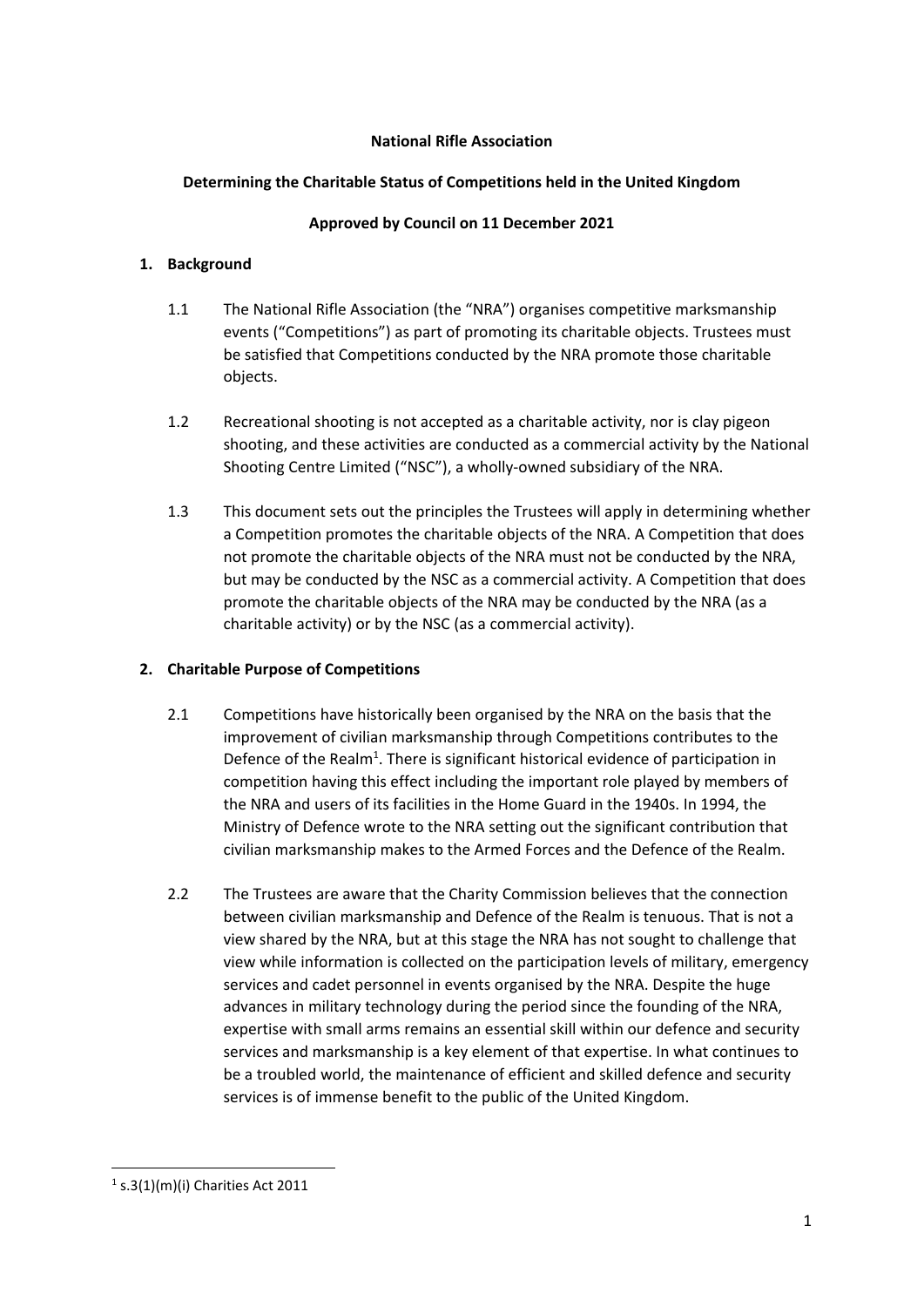- 2.3 Competitive marksmanship is recognised as promoting the Efficiency of the Armed Forces<sup>2</sup> by providing an opportunity for present and former members of the Armed Forces and Reserve Forces, present and former members of the police and other emergency services and present cadets ("**Relevant People**") to compete against a wider pool of competitors. The wider range of competitors increases the standard of competition and thus improves the skills of Relevant People participating in those competitions.
- 2.4 Promoting civilian youth shooting both competitive and non-competitive is also recognised as advancing education, which is a charitable purpose<sup>3</sup>. The charitable purposes of the NRA currently only relate to defence of the realm and promotion of the efficiency of the armed forces. However, the Trustees are of the view that the involvement of young people in Competitions improves their shooting abilities and so advances those purposes.
- 2.5 The Charity Commission does not recognise adult civilian competitive marksmanship as a charitable "amateur sport"4 and the charitable objects of the NRA do not include promotion of amateur sport. As a result, the NRA cannot organise Competitions solely on the basis of supporting marksmanship as a sport.

# **3. Qualifying Competitions**

- 3.1 To advance the charitable purposes of the NRA, the NRA may only organise Competitions that promote the Efficiency of the Armed Forces and emergency services or the education of youth shooters. One way that Trustees can demonstrate this in relation to a Competition is by there being a sufficient number of Relevant People participating in that Competition.
- 3.2 Participation in the Competition will enhance the marksmanship skills of Relevant People as competition with a diverse range of other people, not just other Relevant People, encourages Relevant People to enhance their skills.
- 3.3 The Charity Commission has not expressed a view on the percentage of Relevant People that would be sufficient to demonstrate a contribution to promoting the Efficiency of the Armed Forces and emergency services: and has affirmed that this is a matter for the Trustees (acting with due care) to determine. However, the Charity Commission has stated that:

"*The trustees must monitor the figures and measure whether their activities further the charity's purpose. If the results show little involvement of the military, emergency services or members of the cadet forces, the Commission expects the trustees to take appropriate action*."5

 $2$  s.3(1)(l) Charities Act 2011

<sup>3</sup> s.3(1)(b) Charities Act 2011

<sup>4</sup> s. 3(1)(g) Charities Act 2011

<sup>5</sup> Final Outcomes Report published by the Charity Commission on 7 February 2020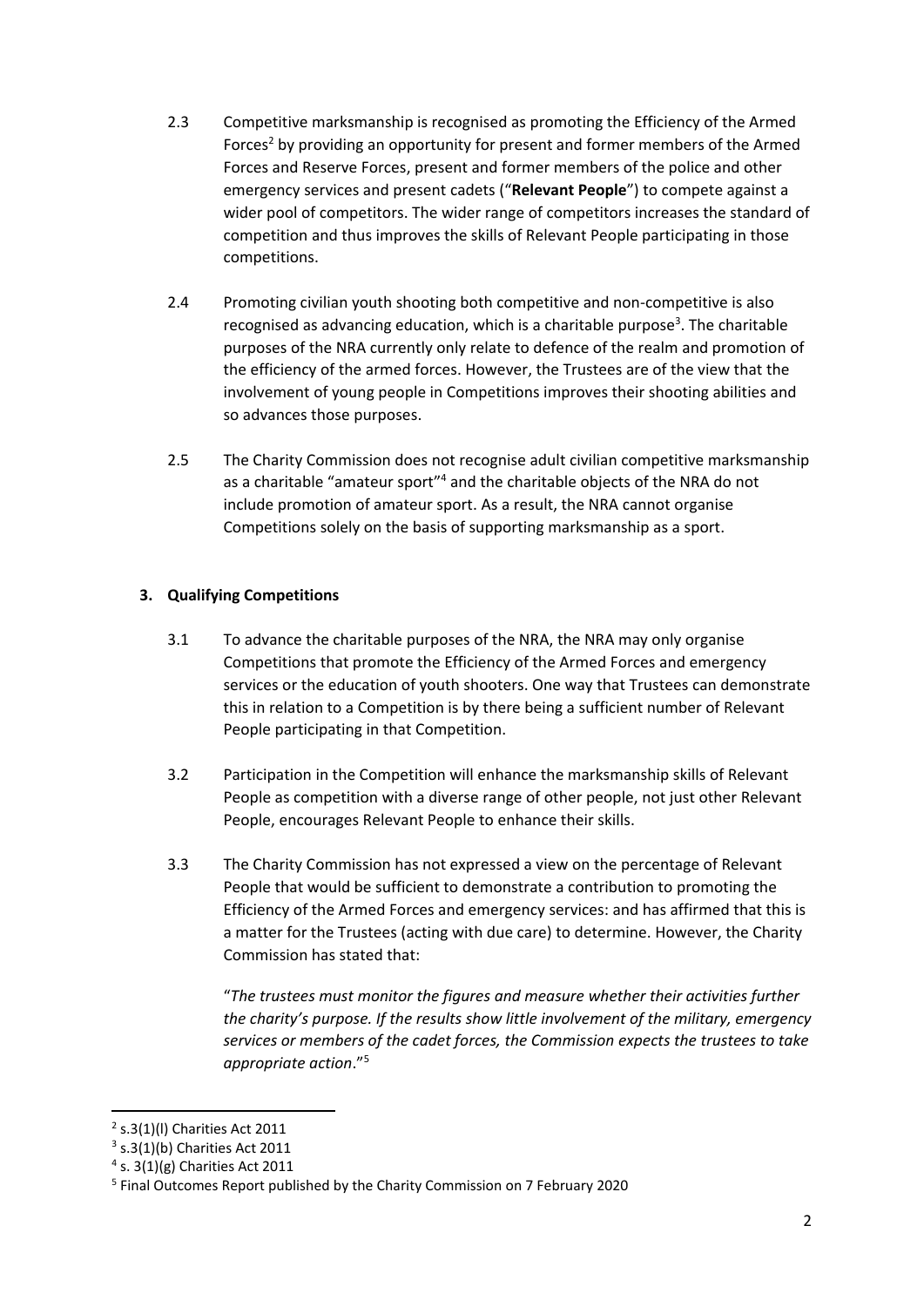- 3.4 The NRA collects information in relation to each Competition that it organises as to whether a competitor is a Relevant Person. The NRA takes the following steps to verify the status of a person as a Relevant Person:
	- 3.4.1 Competition entry forms require the competitor to declare whether they are a Relevant Person; and
	- 3.4.2 Competition entry forms include the following declaration "*I confirm that the information given in this form is true, complete and accurate*".
- 3.5 The Trustees consider that requiring verification of the status of every person at every event to be impractical, intrusive and not proportional and may have security implications particularly for current members of the Armed Forces and the Police. A false declaration brings no benefit to an individual as Relevant People do not receive any discount on entry fees or any other benefit and a false declaration is a breach of competition rules.
- 3.6 The number of Relevant People that must participate in a Competition in order for that Competition to be organised by the NRA will depend on various factors including:
	- 3.6.1 the importance of the discipline or disciplines represented in the Competition to the Defence of the Realm (and any representations from relevant services to that effect);
	- 3.6.2 the likely impact on Relevant People resulting from their participation in either training for a Competition or competing in a Competition;
	- 3.6.3 the format and requirements of the Competition and thus the opportunity for Relevant People to compete at that level; and
	- 3.6.4 the likely impact of success in the relevant competition on Relevant People at large and those that might be inspired to join their ranks in service to their country.
- 3.7 The minimum percentage of Relevant People required in order for a Competition to be organised by the NRA will be:
	- 3.7.1 the percentage specifically determined by the Trustees for that Competition; or
	- 3.7.2 if no percentage has been determined by the Trustees for that Competition, fifteen per cent (15%) (the "Standard Percentage").
- 3.8 The Trustees consider the Standard Percentage to be appropriate because:
	- 3.8.1 the percentage must be not insignificant and must be sufficient to require at least one Relevant Person to compete even in a small Competition. The Standard Percentage must be sufficient to be confident that there is a genuine contribution to the charitable purposes of the NRA, although some other percentage may be appropriate to a particular competition in light of the special circumstances of that competition; and